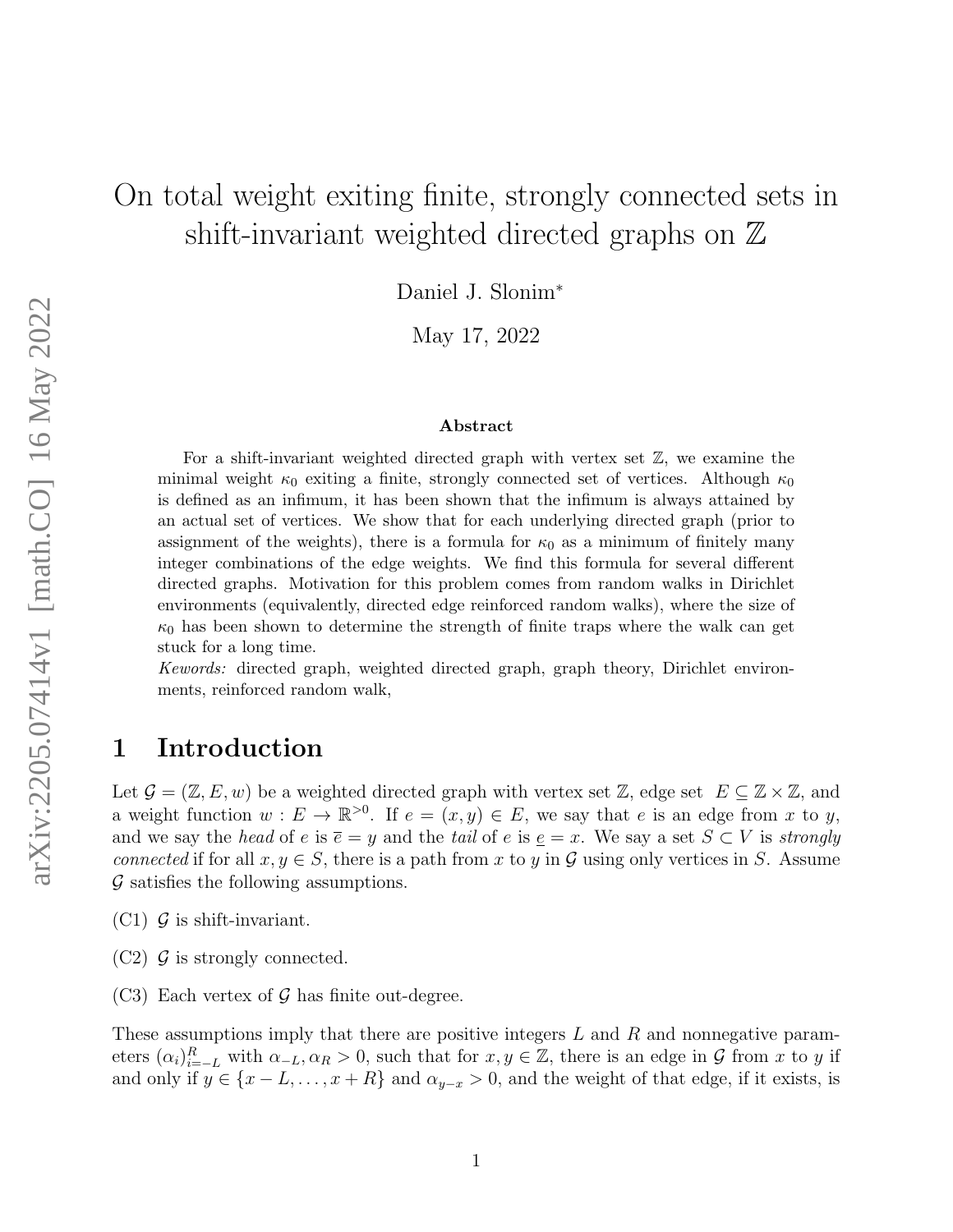

<span id="page-1-0"></span>Figure 1: A portion of the graph  $\mathcal G$  with  $L = R = 2$ .

 $\alpha_{y-x}$ . An example with  $L = R = 2$  is represented in Figure [1](#page-1-0) (here, and in other illustrations of graphs, we depict the case where  $\alpha_0 = 0$ , but our model does allow for  $\alpha_0 > 0$ .

In this paper, we study the minimal weight exiting a finite, strongly connected subset of  $\mathbb{Z}$ . For a set  $S \subseteq \mathbb{Z}$ , define

$$
\beta_S := \sum_{e \in S, \ e \notin S} w(e). \tag{1}
$$

This parameter  $\beta_S$  is the sum of the weights of all edges exiting the set S. Define

$$
\kappa_0 := \inf \{ \beta_S : S \subset \mathbb{Z} \text{ finite, strongly connected} \}. \tag{2}
$$

Although  $\kappa_0$  is defined as a minimum, the author showed in [\[5\]](#page-11-0) that it is actually a minimum: that is, it is attained as  $\beta_S$  for some specific set S. That paper also gave an algorithm to find  $\kappa_0$  given L, R, and the  $\alpha_i$ ,  $-L \leq i \leq R$ . However, the algorithm requires examining a number of sets that grows exponentially with the inverse of the smallest positive  $\alpha_i^1$  $\alpha_i^1$ .

We show in this paper that for a given underlying directed graph, even before assignment of weights, there is a finite collection  $\mathscr{S}$  of sets  $S \subset \mathbb{Z}$  so that  $\kappa_0$  is realized as  $\beta_S$  for some  $S \in \mathcal{S}$ . Thus, there is a formula for  $\kappa$  as a minimum of finitely many integer combinations of the  $\alpha_i$ . At present, we do not have a general algorithm to compute this formula for all possible underlying directed graphs, but we do it for several examples using ad hoc methods. These examples exhibit various important features that sets S attaining  $\beta_S = \kappa_0$  may have. Example [3.8](#page-8-0) gives a particularly good demonstration of the difficulty that can attend such calculations.

### 1.1 Motivation

In [\[5\]](#page-11-0), the author studied random walks in Dirichlet environments (RWDE) on  $\mathbb Z$  with bounded jumps. These are random Markov chains on  $\mathbb Z$  where transition probability vectors at each site are themselves chosen randomly, each being drawn according to a Dirichlet distribution. To the weighted directed graph  $\mathcal{G}$ , we can associate a RWDE model as follows.

Recall the definition of the Dirichlet distribution: for a finite set  $I$ , take parameters  $\mathbf{a} = (a_i)_{i \in I}$ , with  $a_i > 0$  for all i. The Dirichlet distribution with these parameters is a

<sup>∗</sup>Purdue University, Department of Mathematics, 150 N. University Street, West Lafayette, IN 47907, dslonim@purdue.edu, 0000-0002-9554-155X

<span id="page-1-1"></span><sup>&</sup>lt;sup>1</sup>Even moderate examples can get unwieldy very quickly. For instance, say  $L = 5$ ,  $R = 4$ , and  $\alpha_{-5} = 5$ ,  $\alpha_3 = 0.1$ ,  $\alpha_4 = 5$ , and  $\alpha_i = 0$  for all other i. In this example, the M calculated in [\[5\]](#page-11-0), which is the largest diameter of a set one needs to check, is 4972. Further shrinking  $\alpha_3$  increases this number still, so if one applies the algorithm as naively as possible, a moderate example can result in the need to examine on the order of 2<sup>5000</sup> sets of vertices.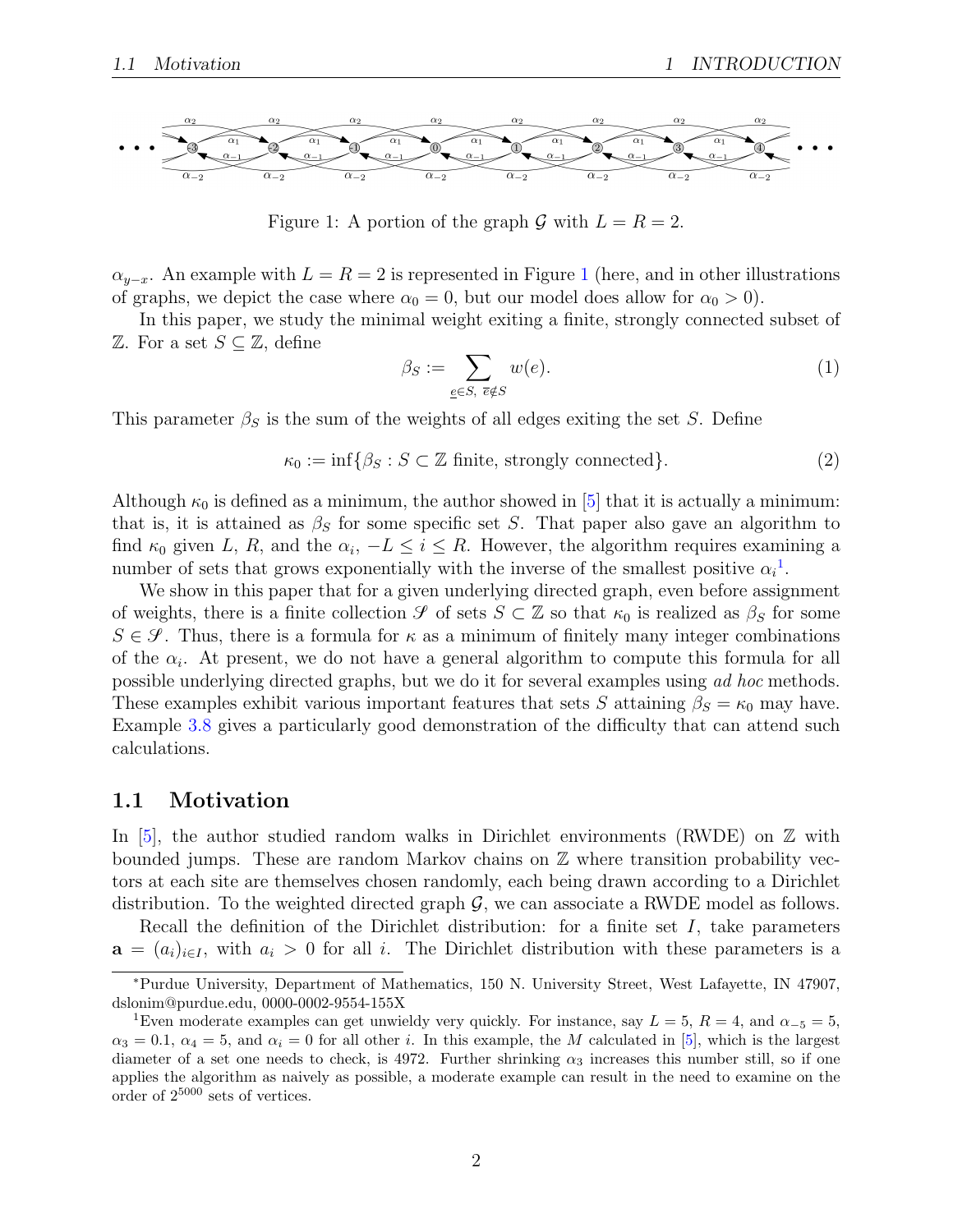probability distribution on the simplex  $\Delta_I := \{(x_i)_{i \in I} : \sum_{i \in I} x_i = 1\}$  with density

$$
D\left((x_i)_{i\in I}\right) = C(\mathbf{a}) \prod_{i\in I} x_i^{a_i-1},
$$

where  $C(\mathbf{a})$  is a normalizing constant.

Let  $\omega(x, y)$  denote the transition probability from x to y. Let  $\mathcal{N} \subseteq \{-L, \ldots, R\}$  be the set of i for which  $\alpha_i > 0$ . For each  $x \in \mathbb{Z}$ , let  $(\omega(x, x+y))_{y \in \mathcal{N}}$  be drawn according to a Dirichlet distribution according to parameters  $(\alpha_i)_{i \in \mathcal{N}}$ . Doing this independently at each x gives the RWDE model studied in [\[5\]](#page-11-0).

An interesting fact about this RWDE model is that due to a connection with Polya urns, they are equivalent to directed edge reinforced random walks (DERRWs) on  $\mathcal{G}$ . This is a walk whose transition rule is as follows: if the walk is at vertex  $x$ , then it jumps along an edge of  $\mathcal G$  with probability proportional to the weight of that edge. However, each time the walk takes an edge, the weight of that edge is increased by 1, making it more likely that the walk will take the same edge the next time it is at site x. The law of a DERRW on  $\mathcal G$  is the same as the law of the RWDE associated with the graph  $\mathcal G$ . This was first proven in [\[1\]](#page-11-1) and [\[2\]](#page-11-2); see [\[3\]](#page-11-3) for useful discussion.

The effect of reinforcement in DERRWs is stronger when the initial weights are small. From the RWDE perspective, this corresponds to the fact that beta random variables<sup>[2](#page-2-0)</sup> are more likely to take on values very close to 0 or 1 if they have small parameters. For this reason, smaller parameters mean the walk is more likely to get stuck in a finite set of vertices for a long time, iterating one or more cycles many times before escaping the set. Tournier [\[6\]](#page-11-4) quantified this trapping effect in the following theorem.

**Theorem** ([\[6,](#page-11-4) Theorem 1]). Let S be a finite, strongly connected subset of  $\mathbb{Z}$  containing 0, and let  $N_0^S$ (**X**) denote the number of visits the walk **X** makes to 0 before leaving S. Then for any  $r > 0$ ,

$$
E[N_0^S] < \infty \quad \Leftrightarrow \quad \beta_S > 1.
$$

This implies that if  $\kappa_0 \leq 1$ , then there is some set S such that the expected number of visits to 0 before the walk leaves S is infinite. The actual theorem from  $[6]$  is stronger, saying that for RWDE on a finite graph, a quantity known as the *quenched Green function* has finite moments up to (but not including)  $\kappa_0$ . On the infinite graph  $\mathcal{G}$ , the quenched Green function has finite moments up to (but not including) the minimum of  $\kappa_0$  and another parameter  $\kappa_1$ , which is easily calculated from the  $\alpha_i$ , and the expected total number of visits to 0 is finite if and only if  $\min(\kappa_0, |\kappa_1|) > 1$ . For more detials, see [\[5\]](#page-11-0). Due to results from [\[4\]](#page-11-5), the expected number of visits to 0 gives information about the ballisticty of the walk; if the expected number of visits is finite, then the walk is ballistic: that is, it has nonzero limiting speed. If the expected number of visits is finite, then the limiting speed is 0.

# 2 Theorems and Lemmas

<span id="page-2-1"></span>**Theorem 2.1.** Given L, R, and the i for which  $\alpha_i > 0$ , there is a collection  $\mathcal{S}$  of finite, strongly connected sets  $S \subseteq \mathbb{Z}$  such that  $\kappa_0$  is attained as  $\beta_S$  for some  $S \in \mathcal{S}$ .

<span id="page-2-0"></span><sup>2</sup>Dirichlet random vectors are a generalization of beta random variables, and thier individual components are distributed as beta random variables.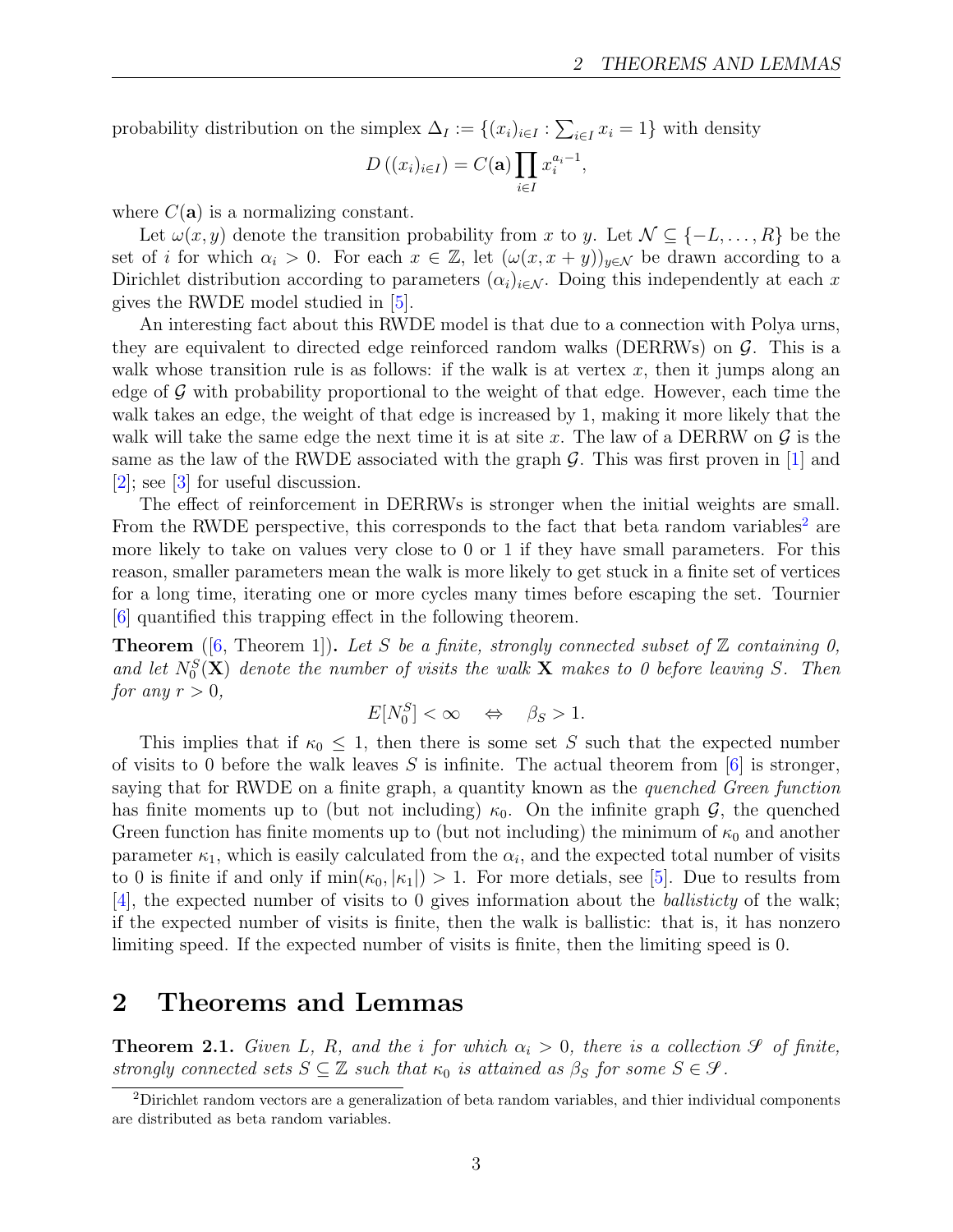The above theorem implies that for each underlying directed graph (prior to assignment of edge weights), there is a formula for  $kappa_0$  as an elementary function of the  $\alpha_i$ . To prove it, we need the following lemma.

<span id="page-3-0"></span>**Lemma 2.2.** Let  $\mathcal{T} \subseteq \mathbb{N}^k$  be a set of ordered k-tuples of positive integers. Let  $\prec$  be the natural partial ordering on  $\mathbb{N}^k$ ,  $(n_1, \ldots, n_k) \prec (n'_1, \ldots, n'_k)$  if  $n_i \leq n'_i$  for all i. Then there is a finite subset  $\mathcal{T}^* \subseteq \mathcal{T}$  such that for all  $\mathbf{x} \in \mathcal{T}$ , there is an  $\mathbf{x}^* \in \mathcal{T}^*$  such that  $\mathbf{x}^* \prec \mathbf{x}$ .

*Proof.* We prove this by induction on k. The base case  $k = 1$  is trivial; a 1-tuple is simply a positive integer, and we can let  $\mathcal{T}^* := \{\min \mathcal{T}\}\$ . Now suppose the result is true for all subsets of  $\mathbb{N}^k$ , and let  $\mathcal{T} \subseteq \mathbb{N}^{k+1}$ . Now let  $\underline{\mathcal{T}} := \{(n_1, \ldots, n_k) : (n_1, \ldots, n_k, n_{k+1} \in$ T for some  $n_{k+1} \in \mathbb{N}$  be the projection of T onto  $\mathbb{N}^k$ , and for  $n \in \mathbb{N}$  define  $\underline{\mathcal{T}}(n) :=$  $\{(n_1,\ldots,n_k): (n_1,\ldots,n_k,n)\in\mathcal{T}\}\.$  Thus,  $\underline{\mathcal{T}}=\bigcup_{n=1}^{\infty}\underline{\mathcal{T}}(n)$ . Now by the inductive hypothesis, there is a finite set  $\mathcal{T}^* \subseteq \mathcal{T}$  such that every element of  $\mathcal{T}$  is greater than some element of  $\mathcal{T}^*$ . Since  $\mathcal{T}^*$  is finite,  $\mathcal{T}^* \subseteq \bigcup_{n=1}^N \mathcal{T}(n)$  for some N. Applying the inductive hypothesis to each  $\mathcal{T}(n)$  gives us sets  $\mathcal{T}^*(n)$  such that for all  $\mathbf{x} \in \mathcal{T}(n)$ , there is a  $\mathbf{x}^* \in \mathcal{T}^*(n)$  such that  $\mathbf{x}^* \prec \mathbf{x}$ .

Now define  $\mathcal{T}^* := \bigcup_{n=1}^N \{(n_1,\ldots,n_k,n) : (n_1,\ldots,n_k) \in \underline{\mathcal{T}}^*(n)\}.$  It is easy to see that this is a finite subset of  $\mathcal T$ . Now suppose  $(n_1, \ldots, n_k, n_{k+1}) \in \mathcal T$ . Suppose  $n_{k+1} < N$ . Then  $(n_1,\ldots,n_k)\in \underline{\mathcal{T}}(n_{k+1}),$  so there exists  $(n_1^*,\ldots,n_k^*)\in \underline{\mathcal{T}}^*(n_{k+1})$  with  $n_i^*\leq n_i$  for  $1\leq i\leq k$ . Since  $(n_1^*, \ldots, n_k^*, n_{k+1}) \in \mathcal{T}^*$ , we are done.

On the other hand, suppose  $n_{k+1} \geq N$ . Then since  $(n_1, \ldots, n_k) \in \mathcal{T}$ , there exists  $(n_1^*,\ldots,n_k^*)\in \underline{\mathcal{T}}^*$  such that  $n_i^* \leq n_i$  for all  $i=1,\ldots,k$ . Now  $(n_1^*,\ldots,n_k^*)\in \underline{\mathcal{T}}(n)$  for some  $n \leq N \leq n_{k+1}$ . Hence there exists  $(n_1^{**}, \ldots, n_k^{**}) \in \underline{\mathcal{T}}^*(n)$  such that  $n_i^{**} \leq n_i^*$  for all  $1 \le i \le k$ . Thus  $(n_1^{**}, \ldots, n_k^{**}, n) \in \mathcal{T}^*$  with  $n_i^{**} \le n_i$  for  $1 \le i \le k$ , and  $n \le n_{k+1}$ .  $\Box$ 

We are now able to prove Theorem [2.1.](#page-2-1)

Proof of Theorem [2.1.](#page-2-1) For any finite set  $S \subset \mathbb{Z}$ ,  $\beta_S$  is a sum of weights of edges exiting  $\beta$ . The weight of each edge is  $\alpha_i$  for some i, and each  $\alpha_i$  must be included at least once, as the weight of an edge exiting either the rightmost or leftmost point of S. Thus,

$$
\beta_S = \sum_{i=-L}^{R} x_i \alpha_i
$$

where  $x_i = x_i(S) := \#\{z \in S : z + i \notin S\} \ge 1$ .

Now let  $\mathcal{T} \subset \mathbb{N}^{R+L+1}$  be the set of ordered tuples  $(y_{-L}, \ldots, y_R)$  such that there is some finite, strongly connected set S with  $x_i(S) = y_i$  for all  $-L \leq i \leq R$ . Thus,

<span id="page-3-1"></span>
$$
\kappa_0 = \inf \left\{ \sum_{i=-L}^R y_i \alpha_i : (y_{-L}, \dots, y_R) \in \mathcal{T} \right\}.
$$
 (3)

Applying Lemma [2.2,](#page-3-0) we get a finite set  $\mathcal{T}^* \subseteq \mathcal{T}$  such that for any S, there is a  $(y_{-L}, \ldots, y_R) \in$  $\mathcal{T}^*$  with  $y_i \leq x_i(S)$  for all  $-L \leq i \leq R$ . This  $(y_{-L},...,y_R)$  is  $(x_{-L}(S'),...,x_R(S'))$  for some finite, strongly connected S', so that  $x_i(S') \leq x_i(S)$  for all i and therefore  $\beta_{S'} \leq S$ . It follows that  $\kappa_0 = \beta_{S'}$  for some such S'. Choosing one such S' for each element of  $\mathcal{T}^*$  gives the finite set  $\mathcal S$  described in the statement of the theorem.  $\Box$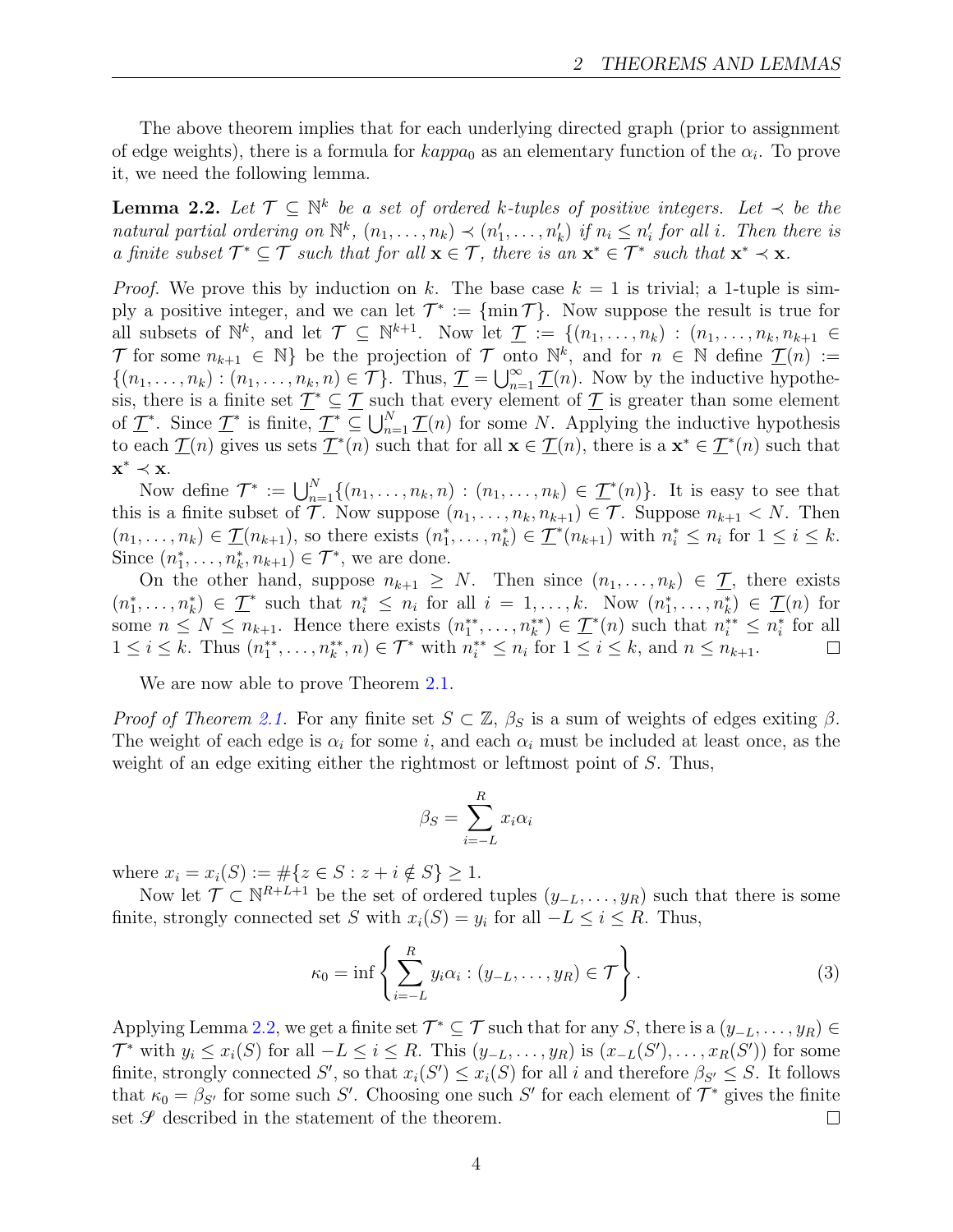We remark that our proof allows us to rewrite [\(3\)](#page-3-1) as

$$
\kappa_0 = \min \left\{ \sum_{i=-L}^R y_i \alpha_i : (y_{-L}, \dots, y_R) \in \mathcal{T}^* \right\},\tag{4}
$$

giving  $\kappa_0$  as an elementary function (a minimum of finitely many integer combinations) of the  $\alpha_i$ . However, because we do not have a constructive way to find the set  $\mathcal{T}^*$ , we do not have a general algorithm to find this formula for any given underlying directed graph. We are able to find the formula in several examples, which we do in Section [3.](#page-4-0)

We recall the following lemma, which is Claim 5.1.2 from the proof of Theorem 5.1 in [\[5\]](#page-11-0). We include the proof to make this article more self-contained.

<span id="page-4-2"></span>**Lemma 2.3.** Let  $S \subset \mathbb{Z}$  be a finite, strongly connected set of vertices. If x is a vertex to the left or to the right of S, then  $\beta_{S \cup \{x\}} \geq \beta_S$ .

*Proof.* Let  $c^+ := \sum_{i=1}^R \alpha_i$  and  $c^- := \sum_{i=-L}^{-1} \alpha_i$ . The quantity  $\beta_S$  is the sum of all weights from vertices in S to vertices not in S. The quantity  $\beta_{S\cup\{x\}}$  counts all same weights, except for weights of edges from  $S$  to  $x$ , and it also counts weights of edges from  $x$  to vertices not in  $S \cup \{x\}$ . If x is to the right of S, then the total weight of edges from S to x cannot be more than  $c^+$ , because  $c^+$  is the total weight into x from all vertices to the left of x. On the other hand,  $c^+$  is also the total weight from x to all vertices to the right of x, which are necessarily not in  $S \cup \{x\}$ . Thus, the additional weight from x to the right at least makes up for any weight into x from S. This proves the claim in the case that x is to the right of A, and a similar argument proves the symmetric case.  $\Box$ 

Using the notation  $c^+$  and  $c^-$  introduced in the above proof, we note that

<span id="page-4-1"></span>
$$
\kappa_0 \ge c^+ + c^-. \tag{5}
$$

This is because any strongly connected set will have weight at least  $c^+$  exiting from the rightmost point and weight at least  $c^-$  exiting from the leftmost point. Therefore, every strongly connected set S has  $\beta_S \geq c^+ + c^-$ , and taking the infimum preserves the inequality.

### <span id="page-4-0"></span>3 Examples

We now give examples where we can find the formula for  $\kappa_0$ . Recall that  $\kappa_0 := \inf \{ \beta_S : S \subset \mathbb{R}^2 \}$  $\mathbb Z$  finite, strongly connected}, where  $\beta_S$  is the sum of edge weights leaving the set S. By shift invariance of the graph  $\mathcal{G}$ , it suffices to consider sets S whose leftmost point is 0.

#### <span id="page-4-3"></span>Example 3.1.  $L = R = 1$ .

In this case,  $\kappa_0 = \alpha_1 + \alpha_{-1}$ . This is because the only strongly connected sets are intervals, which all have exit weight.

#### <span id="page-4-4"></span>Example 3.2.  $\alpha_0 > 0$ .

In this case,  $\{0\}$  is already a strongly connected set, so [\(5\)](#page-4-1) gives  $\kappa_0 = \beta_{\{0\}} = c^+ + c^-$ .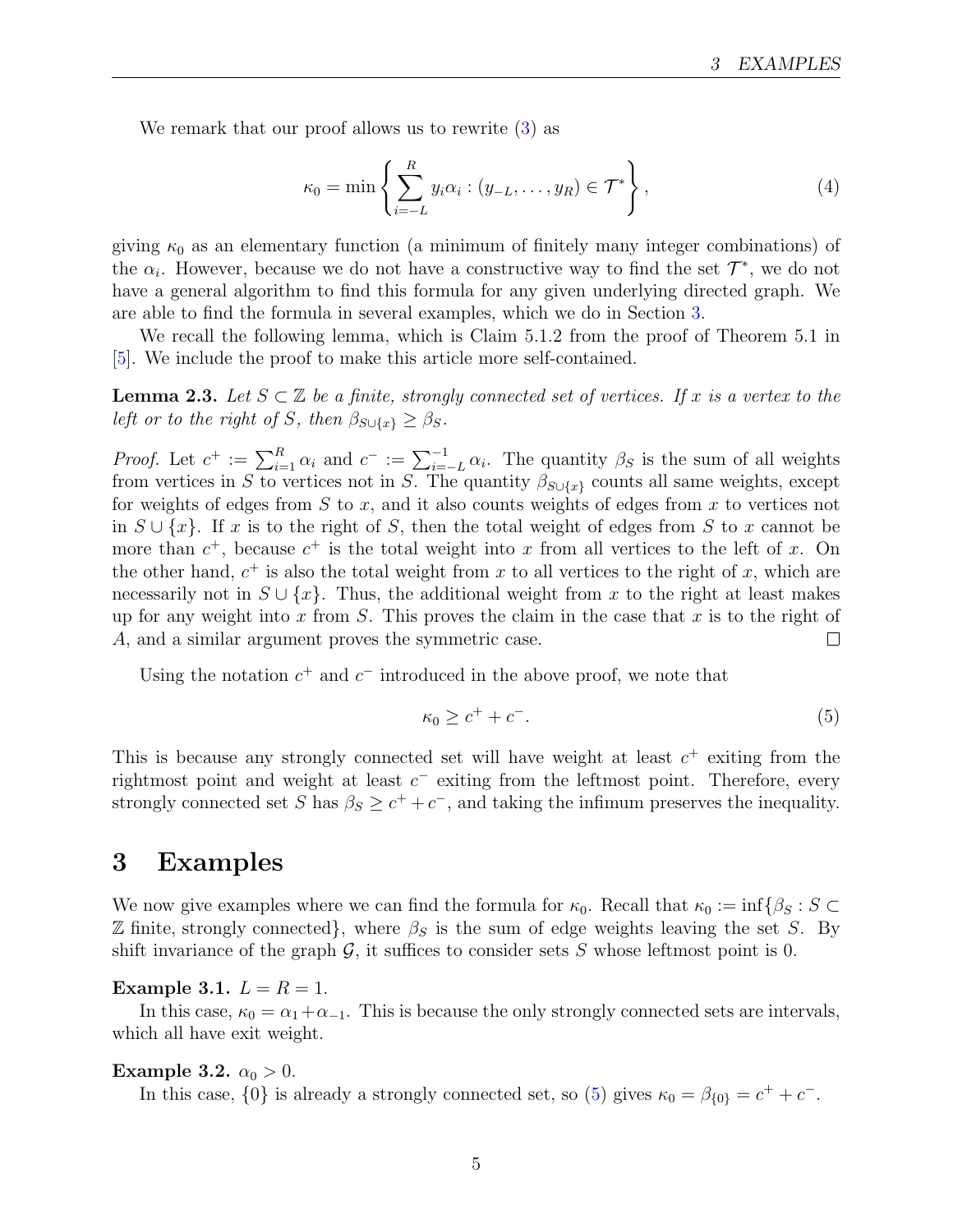<span id="page-5-0"></span>Example 3.3.  $L = 2$ ,  $R = 3$ ,  $\alpha_i = 0$  for  $i = -1, \ldots, 2$ .

In this case, we also have  $\kappa_0 = d^+ + d^-$ . Let S be a strongly connected finite set of vertices with left endpoint 0. Then  $S$  contains 3, since there must be a vertex reachable from 0 in one step, and by assumption there are no vertices to the left of 0. Also,  $S$  contains 2, since 0 must be reachable in one step from a vertex in  $S$ . Likewise, 2 must then also be reachable, and since  $-1 \notin S$ , S must contain 4 as well. Now since a vertex must be reachable from 3, S must contain either 1 or 6. Suppose S contains 1. Then S contains  $[0, 4]$ , which has exit weight  $d^+ + d^-$ , and by Lemma [2.3,](#page-4-2)  $\beta_S \geq \beta_{0,4} = d^+ + d^-$ . On the other hand, suppose S does not contain 1. Then it contains 6. If S also contains 5, then S contains the interval  $[2, 6]$ , which is shift-equivalent to  $[0, 4]$ . If S contains neither 1 nor 5, then it contains exactly the set  $\{0, 2, 3, 4, 6\}$  and possibly vertices to the right and/or left of this set, so by Lemma [2.3,](#page-4-2)  $\beta_S \geq \beta_{\{0,2,3,4,6\}}$ . One can easily check that in this case,  $\beta_{\{0,2,3,4,6\}} = d^+ + d^-$ .

We have calculated  $\kappa_0$  without even showing that either [0, 4] or  $\{0, 2, 3, 4, 6\}$  is strongly connected, but in fact they both are. Consider the path  $0 \to 3 \to 1 \to 4 \to 2 \to 0$  in [0, 4] and the path  $0 \to 3 \to 6 \to 4 \to 2 \to 0$  in  $\{0, 2, 3, 4, 6\}$ . Thus, even when  $\kappa_0 = d^+ + d^-$ , a minimizing set S for  $\beta_s$  need not be an interval (although a large enough interval will always be a minimizing set).

<span id="page-5-1"></span>Example 3.4.  $L = 1, R \ge 2, \alpha_0 = 0 \alpha_1 > 0, \alpha_i = 0$  for  $i = 2, ..., R - 1$ .

In this case, we show that  $\kappa_0 = 2\alpha_R + \alpha_1 + \alpha_{-1}$ ; thus if  $R > 2$ , then  $\kappa_0 < d^+ + d^-$ . Let S be a strongly connected set with left endpoint 0. Since 0 must be reachable from another point in S, we have  $1 \in S$ . Now by Lemma [2.3,](#page-4-2) this implies  $\beta_S \geq \beta_{0,1} = 2\alpha_R + \alpha_1 + \alpha_{-1}$ . The set  $\{0,1\}$  is strongly connected, and hence  $\kappa_0 = \beta_{\{0,1\}} = 2\alpha_R + \alpha_1 + \alpha_{-1}$ .

<span id="page-5-2"></span>Example 3.5.  $L = R = 2, \alpha_{-1}, \alpha_1 > 0, \alpha_0 = 0.$ 

There are two possibilities. Let  $S$  be a strongly connected set with leftmost point 0. If  $1 \in S$ , then by Lemma [2.3,](#page-4-2)  $\beta_S \geq \beta_{\{0,1\}} = d^+ + d^-$ . On the other hand, if  $1 \notin S$ , then  $2 \in S$ , and by Lemma [2.3,](#page-4-2)  $\beta_S \geq \beta_{0,2} = \alpha_{-2} + 2\alpha_{-1} + 2\alpha_1 + \alpha_2$ . Since both  $\{0,1\}$  and  $\{0,2\}$ are strongly connected,  $\kappa_0$  may be either  $d^+ + d^-$  or  $\alpha_{-2} + 2\alpha_{-1} + 2\alpha_1 + \alpha_2$ , depending on whether  $\alpha_{-1} + \alpha_1$  or  $\alpha_{-2} + \alpha_2$  is smaller. That is,

$$
\kappa_0 = \min(2\alpha_{-2} + \alpha_{-1} + \alpha_1 + \alpha_2, \alpha_{-2} + 2\alpha_{-1} + 2\alpha_1 + \alpha_2)
$$
  
=  $\alpha_{-2} + \alpha_{-1} + \alpha_1 + \alpha_2 + \min(\alpha_{-1} + \alpha_1, \alpha_{-2} + \alpha_2)$   
=  $\min(\beta_{\{0,1\}}, \beta_{\{0,2\}}).$ 

<span id="page-5-3"></span>Example 3.6.  $L = 6$ ,  $R = 3$ ,  $\alpha_2 > 0$ ,  $\alpha_i = 0$  for  $i = -5, \ldots, 1$ .

If S is a finite, strongly connected set with 0 the leftmost vertex, then  $6 \in S$ , since 0 must be reachable from the right. We consider possible sets  $S\cap [0,6]$ . There are 32 subsets of [0, 6] that contain 0 and 6; however, S must contain either 2 or 3, since there must be edges from 0 to other sets in  $S$  and nothing to the left of 0 is allowed. Similarly, if  $S$  contains 1, then it must contain either 3 or 4, and if S contains 2, then it must contain either 4 or 5. This eliminates 12 of the 32 possibilities, leaving 20 possibilities for  $S \cap [0,6]$ . Of these, we first consider two candidates,  $\{0, 3, 6\}$  and  $\{0, 2, 4, 6\}$ . Both of these are strongly connected, and so  $\beta_{\{0,3,6\}} = 2\alpha_{-6} + 3\alpha_2 + \alpha_3$  and  $\beta_{\{0,2,4,6\}} = 3\alpha_{-6} + \alpha_2 + 4\alpha_3$  both provide upper bounds for  $\kappa_0$ . Depending on the values of the  $\alpha_i$ , either can be lower than the other. The set  $\{0, 2, 3, 4, 6\}$ is also strongly connected, but has  $\beta_{\{0,2,3,4,6\}} = 4\alpha_{-6} + 2\alpha_2 + 3\alpha_3$ . Thus, if  $\alpha_2 \ge \alpha_3$ , then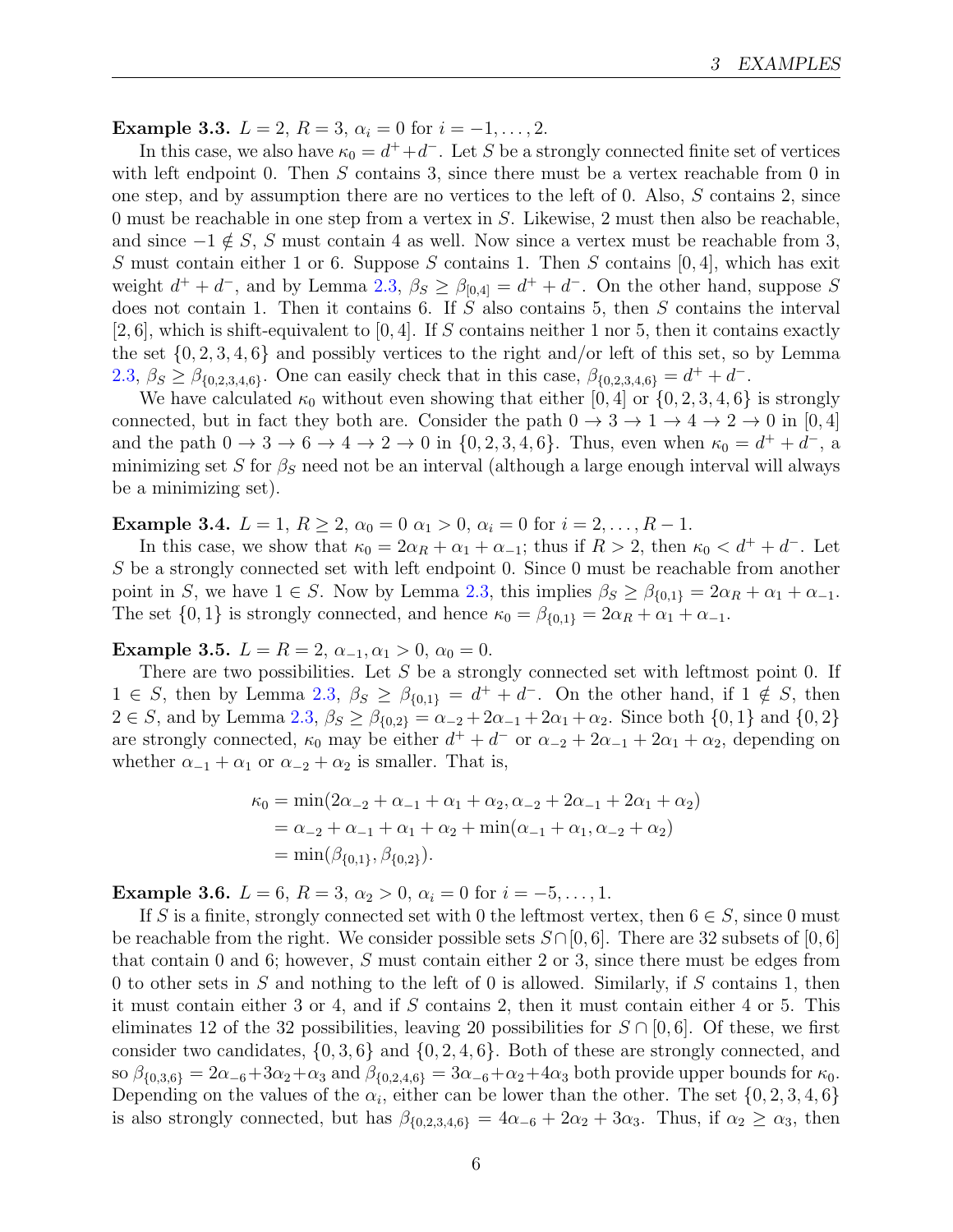$\beta_{\{0,2,4,6\}} < \beta_{\{0,2,3,4,6\}}$ , and if  $\alpha_2 \leq \alpha_3$ , then  $\beta_{\{0,3,6\}} < \beta_{\{0,2,3,4,6\}}$ . One can simply check that other 17 of the possible sets  $D = S \cap [0, 6]$  either have  $\beta_D > \beta_{\{0,3,6\}}$  for all possible values of the  $\alpha_i$ ,  $\beta_D > \beta_{0,2,4,6}$  for all possible values of the  $\alpha_i$ , or  $\beta_D > \beta_{0,2,3,4,6}$  for all possible values of the  $\alpha_i$ . By Lemma [2.3,](#page-4-2) this implies that  $\beta_S \ge \min(\beta_{\{0,3,6\}}, \beta_{\{0,2,4,6\}})$ . Therefore,

$$
\kappa_0 = \min(2\alpha_{-6} + 3\alpha_2 + \alpha_3, 3\alpha_{-6} + \alpha_2 + 4\alpha_3)
$$
  
= 
$$
\min(\beta_{\{0,3,6\}}, \beta_{\{0,2,4,6\}}).
$$

In all five of the above examples, there is always a set S minimizing  $\beta_S$  that represents a single, simple loop. The exit time from  $S$  is the first time the walk stops repeating this loop. Thus, if  $\kappa_0 \leq 1$ , then there is a single loop that the walk is expected to repeat infinitely many times before deviating from it.

In the nearest-neighbor case, treated in Example [3.1,](#page-4-3)  $\kappa_0 \leq 1$  means the walk is expected to repeat the loop  $0 \to 1 \to 0$  infinitely many times before ever taking a different step (and, likewise, the walk is expected to repeat the loop  $0 \rightarrow -1 \rightarrow 0$  infinitely many times before ever stepping to 1). This does not mean the only finite traps are sets of the form  $\{x, x+1\}$ . For example, it is also the case that  $\beta_{0.5} \leq 1$ , so that the walk is expected to spend an infinite amount of time in [0, 5] before leaving it, regardless of the precise path (and even if transition probabilities at sites 1,2,3, and 4 are conditioned to be moderate). But there are no finite traps "worse" (in the sense of finite moments of quenched expected exit time) than the set  $\{0, 1\}$ .

In fact, for nearest-neighbor RWDE on  $\mathbb{Z}^d$ , pairs of adjacent vertices are always the worst finite traps, and if  $\kappa_0 \leq 1$ , then the walk is expected to bounce back and forth between 0 and one other vertex infinitely many times before doing anything else [\[3\]](#page-11-3).

Our other examples so far match this trend in a sense; although the worst traps are not necessarily pairs of vertices, the worst traps are loops, and  $\kappa_0 \leq 1$  means there is a loop that the walk is expected to iterate infinitely many times before doing anything else.

- In Example [3.2,](#page-4-4) one such loop is  $0 \to 0$ .
- In Example [3.3,](#page-5-0) one such loop is  $0 \rightarrow 3 \rightarrow 6 \rightarrow 4 \rightarrow 2 \rightarrow 0$ .
- In Example [3.4,](#page-5-1) one such loop is  $0 \to 1 \to 0$ .
- In Example [3.5,](#page-5-2) one such loop is  $0 \to 1 \to 0$  (if  $\beta_{\{0,1\}} \leq 1$ ) or  $0 \to 2 \to 0$  (if  $\beta_{\{0,2\}} \leq 1$ ).
- In Example [3.6,](#page-5-3) one such loop is  $0 \to 3 \to 6 \to 0$  (if  $\beta_{\{0,3,6\}} < 1$ ) or  $0 \to 2 \to 4 \to 6$  (if  $\beta_{\{0,2,4,6\}} < 1$ ).

Our next example shows that unlike in the nearest-neighbor case on  $\mathbb{Z}^d$ , there are parameters where the strongest finite traps never represent just one loop. In particular, one can find cases where  $\kappa_0 \leq 1$ , so there are finite traps in which the walk is expected to be stuck for an infinite amount of time, but there is no single loop that the walk is expected to iterate infinitely many times before deviating from it.

Example 3.7.  $L = R = 2, \alpha_{-1} = \alpha_0 = 0, \alpha_1 > 0.$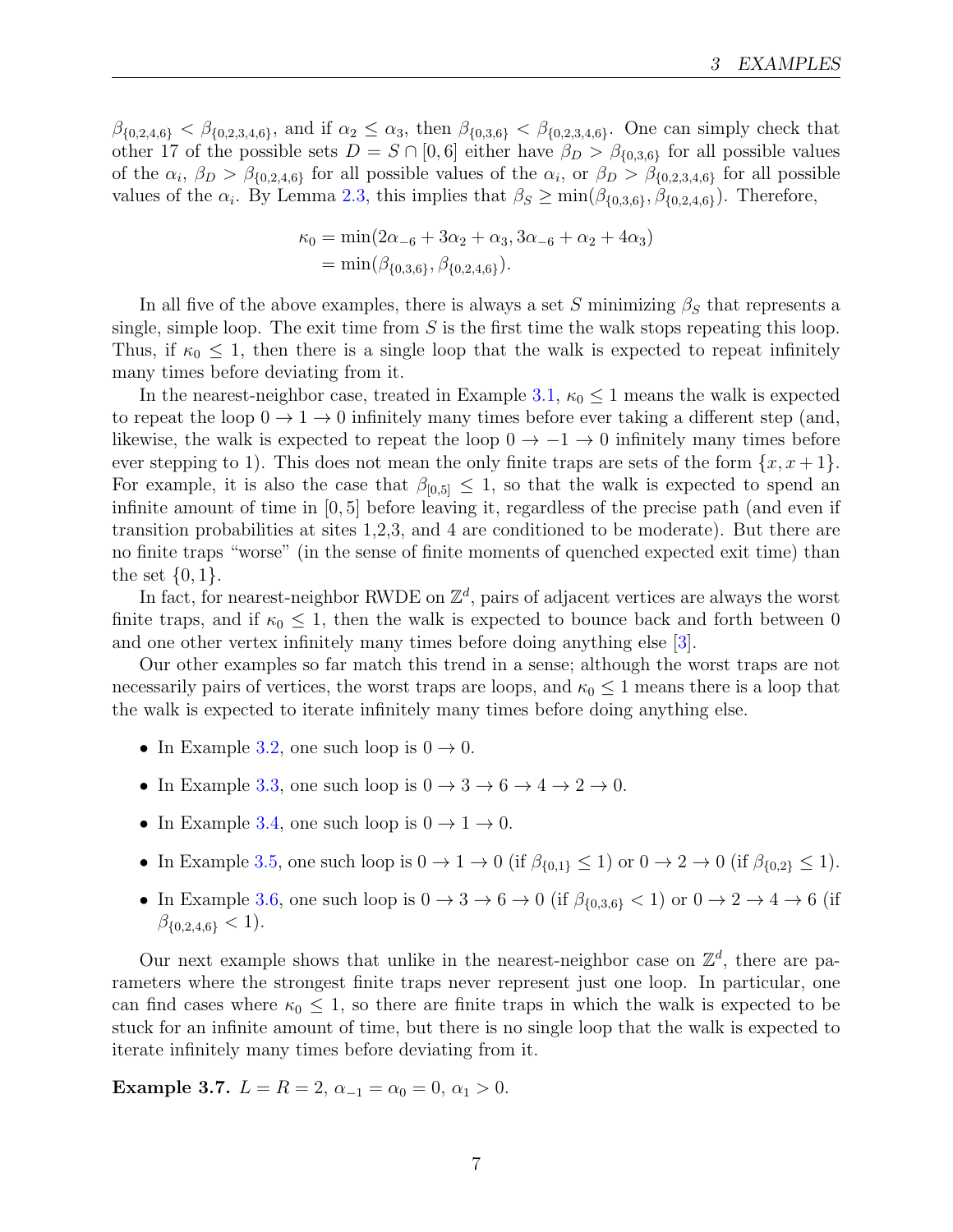A finite, strongly connected set with 0 as its leftmost point will necessarily contain 2, since 0 must be reachable from the right. Thus, by Lemma [2.3,](#page-4-2) for any finite, strongly connected  $S, \beta_S \geq \min(\beta_{\{0,1,2\}}, \beta_{\{0,2\}}).$  Now  $\{0,2\}$  and  $\{0,1,2\}$  are already strongly connected, so  $\kappa_0 = \min(\beta_{\{0,1,2\}}, \beta_{\{0,2\}})$ . The minimum may be achieved on either set, depending on the  $\alpha_i$ .

We now examine a case where  $\kappa_0 \leq 1$ , but there are no loops that the walk is expected to iterate infinitely many times before doing anything else. Suppose  $\alpha_{-2} = \alpha_2 = \frac{1}{9}$  $\frac{1}{9}$ , and  $\alpha_1 = \frac{1}{2}$  $\frac{1}{2}$ . Then  $\beta_{\{0,2\}} = \frac{11}{9} > 1$ , and  $\beta_{\{0,1,2\}} = \frac{17}{18} < 1$ . Thus,  $\kappa_0 = \frac{17}{18}$ , and a walk started from 0 is expected to spend an infinite amount of time in {0, 1, 2} before exiting. However, because  $\beta_{\{0,2\}} = \frac{11}{9} > 1$ , the expected exit time from  $\{0,2\}$  is finite, so the walk is not expected to iterate the loop  $0 \to 2 \to 0$  infinitely many times before deviating from it. Moreover, the walk is not expected to iterate the loop  $0 \to 1 \to 2 \to 0$  infinitely many times before deviating it, but to see this, we must use the original formulation of Tournier's lemma from [\[6\]](#page-11-4). The formulation there is in terms of sets of edges rather than vertices. The edges that are not in the loop  $0 \to 1 \to 2$  but have tails in the vertex set touched by this loop have weights that add up to  $\frac{19}{18} > 1$ . Hence [\[6,](#page-11-4) Theorem 1] implies that the expected time to deviate from this set of edges (and thus from the loop  $0 \to 1 \to 2 \to 0$ ) is finite. Nevertheless, the weight exiting  $\{0, 1, 2\}$  is  $\frac{17}{18} < \frac{1}{2}$  $\frac{1}{2}$ , so the walk is expected to stick to the vertex set  $\{0, 1, 2\}$ , and thus to the pair of loops  $0 \to 2 \to 0$  and  $0 \to 1 \to 2 \to 0$ , for an infinite amount of time before doing anything else. See Figure [2.](#page-7-0)



<span id="page-7-0"></span>Figure 2: The top shows the weights exiting the loop  $0 \rightarrow 2 \rightarrow 0$ . The middle shows the weights exiting the loop  $0 \to 1 \to 2 \to 0$ . The bottom shows the weights exiting the union of these two loops, or the set  $\{0, 1, 2\}$ .

Note that in this example,  $\beta_{\{0,1,2\}} < \beta_{\{0,2\}}$ . This shows that in Lemma [2.3,](#page-4-2) the assumption that  $x$  is to the right or left of  $x$  is really needed.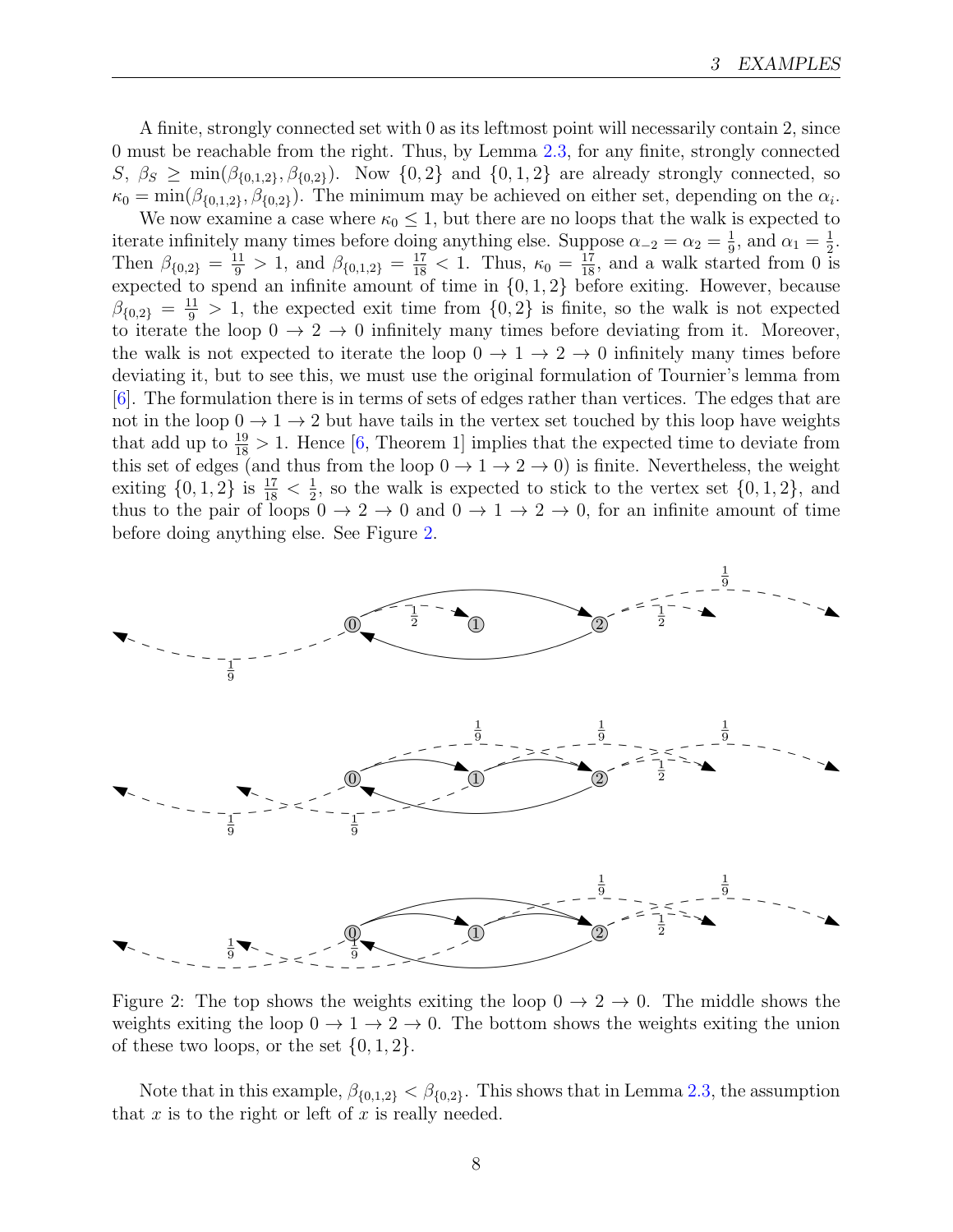Our next example presents a similar phenomenon: the walk is not expected to get stuck in any one loop for an infinite amount of time, but the walk is expected to spend an infinite amount of time in a set of vertices. In the previous example, the vertex set  $S$  minimizing  $\beta_S$  can have all of its vertices hit by one loop, the loop  $0 \to 1 \to 2 \to 0$ , but this loop alone does not have a trapping effect as strong as the whole set  $S$ . In the next example, there is no single loop that can hit all the vertices in the minimizing  $S$ , so our formulation of Tournier's lemma in terms of vertices only is enough to see that there is no single loop the walk is expected to traverse infinitely many times before straying from it. The next example also presents a calculation of  $\kappa_0$  for a situation where it is less straightforward than the others we've examined.

<span id="page-8-0"></span>Example 3.8.  $L = 16$ ,  $R = 5$ ,  $\alpha_{-16}, \alpha_2, \alpha_5 > 0$ , all other  $\alpha_i = 0$ .

In this case, there are four possible values for  $\kappa_0$ , three of which can be attained by sets of vertices representing single loops, but one of which cannot. We will show that  $\kappa_0$  is attained by one of the following four sets:

- $S_1 = \{0, 2, 4, 6, 8, 10, 12, 14, 16\}$ . This set represents a loop that steps up by 2s from 0 to 16 and then jumps back to 0.  $\beta_{S_1} = 8\alpha_{-16} + \alpha_2 + 9\alpha_5$ .
- $S_2 = \{0, 5, 10, 15, 16, 20, 25, 30, 32\}$ . The set  $S_2$  represents a loop that steps up by 5s from 0 to 30, then steps to 32 and jumps back to 16 and then to 0. This is one of 28 loops that all step up by 5 six times, up by 2 once, and down by 16 twice, having vertex set  $S$  with leftmost point 0. All such loops have the same associated  $\beta_S = \beta_{S_2} = 7\alpha_{-16} + 8\alpha_2 + 3\alpha_5.$
- $S_3 = \{0, 5, 10, 12, 14, 16\}$ . The set  $S_3$  represents a loop that steps up by 5s from 0 to 10, then by 2s from 0 to 16, then jumps back to 0. This is one of 10 loops that all have vertex set  $S \subset [0, 16]$ , all of which have  $\beta_S = \beta_{S_3} = 5\alpha_{-16} + 3\alpha_2 + 4\alpha_5$ .
- $S_4 = \{0, 2, 4, 5, 6, 7, 8, 9, 10, 11, 12, 14, 16\}$ . This set does not represent one single loop; in fact, it represents all 10 loops that stay within [0, 16].  $\beta_{S_4} = 12\alpha_{-16} + 2\alpha_2 + 5\alpha_5$ .

One can check that any of  $\beta_{S_1}, \beta_{S_2}, \beta_{S_3}$ , and  $\beta_{S_4}$  can be the smallest, depending on the  $\alpha_i$ . We will show

$$
\kappa_0 = \min(\beta_{S_1}, \beta_{S_2}, \beta_{S_3}, \beta_{S_4}).
$$

To confirm that these are the possible values for  $\kappa_0$ , let S be a finite, strongly connected set with leftmost point 0, and we will show that  $\beta_S$  is at least as large as one of these values. First, we note

$$
\beta_S = x_{-16}\alpha_{-16} + x_2\alpha_2 + x_5\alpha_5,
$$

where  $x_i = x_i(S) := \#\{z \in S : z + i \notin S\} \ge 1$ . Since 0 must be reachable in one step from a vertex to its right,  $16 \in S$ .

<span id="page-8-1"></span>Claim 3.8.1.  $x_{-16} \geq 5$ .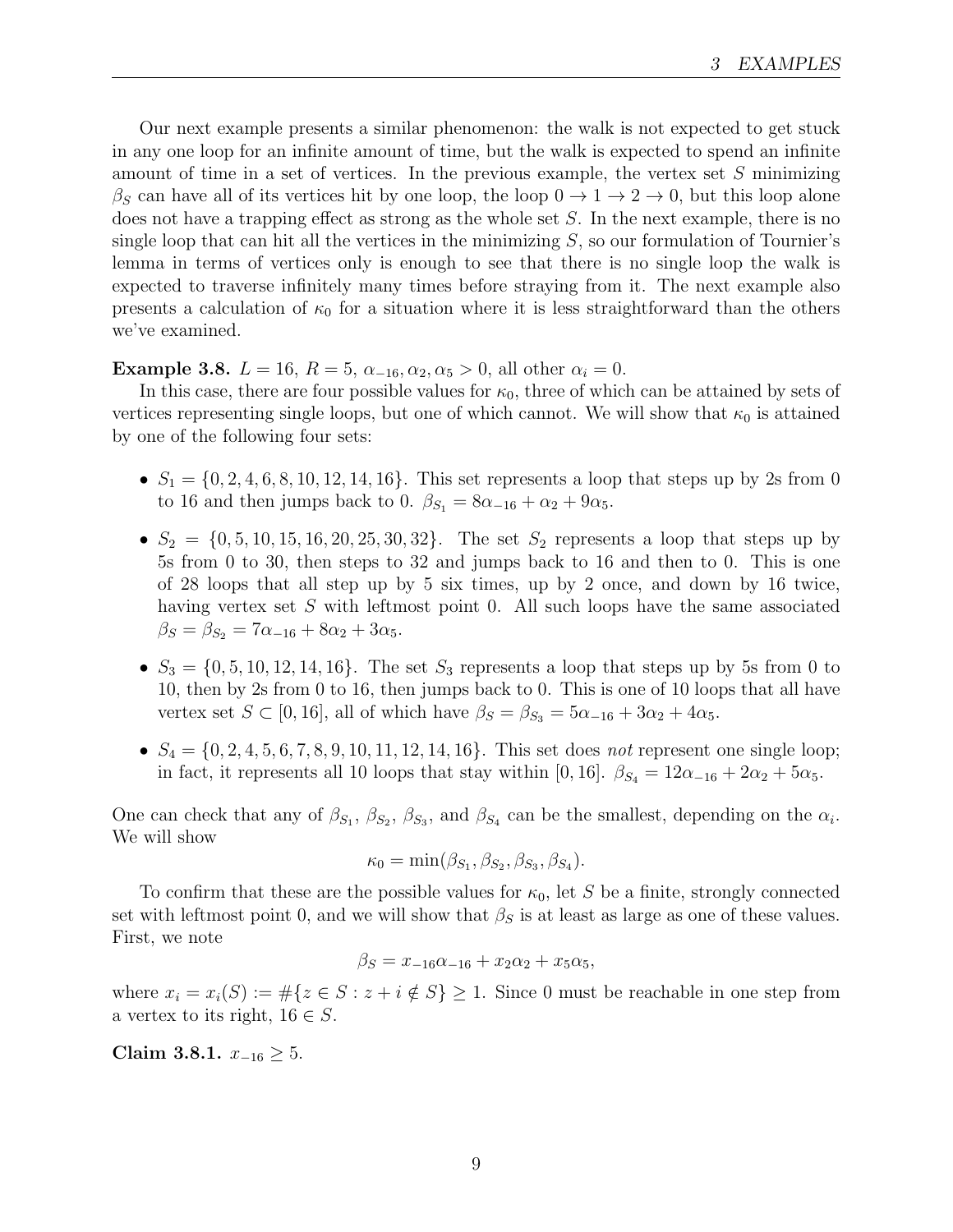S must contain 0 and 16, so there must be a path  $\sigma$  from 0 to [16, $\infty$ ) that does not leave S. Since the only step to the left is down 16, all steps in this path must be to the right (and must therefore be of length 2 or 5). If this path includes two or more steps of length 2, then  $S \cap [0, 15]$  must have at least 5 elements. But for each  $z \in S \cap [0, 15]$ ,  $z - 16 \notin S$ , so each element of  $S \cap [0, 15]$  contributes 1 to  $x_{-16}$ . Hence  $x_{-16} \geq 5$ . On the other hand, if the path  $\sigma$  includes no steps or one step of length 2, then the path  $\sigma$  includes four vertices in  $S \cap [0, 15]$ , does not include 1 or 4, and lands on either 17 or 20. Since 1 and 4 are not in σ, either 17 or 20 contributes 1 to x<sup>−</sup>16, in which case we then have x<sup>−</sup><sup>16</sup> ≥ 5, or else 1 or 4 is in S, in addition to the four vertices from  $\sigma$  that are in [0, 15], so that  $|S \cap [0, 15]| \geq 5$ , and so  $x_{-16} \geq 5$ . This proves our claim.

<span id="page-9-2"></span>Claim 3.8.2. If  $x_2 = 1$ , then  $x_{-16} \ge 8$  and  $x_5 \ge 9$ .

To see this, note that if  $x_2 = 1$ , then S includes only even vertices; otherwise, the rightmost odd vertex and the rightmost even vertex would each contribute 1 to  $x_2$ , giving  $x_2 \geq 2$ . Moreover, since S contains 0 and 16, it must contain every even vertex between, in order to prevent any vertex other than the rightmost from contributing to  $x_2$ . The 8 even vertices  $z = 0$  through  $z = 14$  each have  $z - 16 \notin S$ , so  $x_{-16} \ge 8$ , and the 9 even vertices  $z = 0$  through  $z = 16$  each have  $z + 5 \notin S$ , so  $x_5 \geq 9$ .

### <span id="page-9-0"></span>Claim 3.8.3.  $x_5 \geq 3$ .

To see this, note that the rightmost vertex from each equivalence class (mod 5) will contribute 1 to  $x_5$ . We already have  $0, 16 \in S$ , so the equivalence classes 0 and 1 are represented. But the equivalence class 1 is only reachable from equivalence class 2 (via a downward step of length 16) and from equivalence class 4 (via an upward step of length 2). Hence S must contain an element from one of the equivalence classes 2 or 4 (mod 5), and therefore at least three equivalence classes are represented, so  $x_5 \geq 3$ .

<span id="page-9-1"></span>Claim 3.8.4. If  $x_5 = 3$ , then  $x_{-16} \ge 7$ , and  $x_2 \ge 8$ .

We first note that since each equivalence class contributes only 1 to  $x_5$ , all elements in each equivalence class must form an unbroken arithmetic progression from the lowest to the highest. That is, letting  $z_i^{\text{least}}$  and  $z_i^{\text{greatest}}$  be, respectively, the least and greatest z such that  $z \equiv i \pmod{5}$  and  $z \in S$ , we have  $\{z_i^{\text{least}}, z_i^{\text{least}} + 5, z_i^{\text{least}} + 10, \ldots, z_i^{\text{greatest}}\}$  $\{S_i^{\text{greatest}}\} \subset S$ . We now examine two separate cases.

Case 1: S contains elements from equivalence classes 0,1, and 2 (mod 5).

Since S contains no elements from equivalence class 4, equivalence  $z_1^{\text{least}}$  can only be reached from equivalence class 2, which occurs via a leftward step of length 16. Thus  $z_1^{\text{least}}$  +  $16 \in S$ . On the other hand, since S contains no elements from equivalence class 3, equivalence class 2 can only be reached from equivalence class 0, via a rightward step of length 2. Thus  $z_2^{\text{least}}-2 \in S$ .

Therefore, the path

$$
0 \to 5 \to 10 \to \cdots \to (z_2^{\text{least}} - 2) \to z_2^{\text{least}} \to \cdots \to (z_1^{\text{least}} + 16) \to z_1^{\text{least}} \to \cdots \to 16 \to 0
$$

is in S. All steps marked out by ellipses are upward steps of length 5. It follows that this is a path of length 9, since any other number of steps would result in ending at a point other than 0.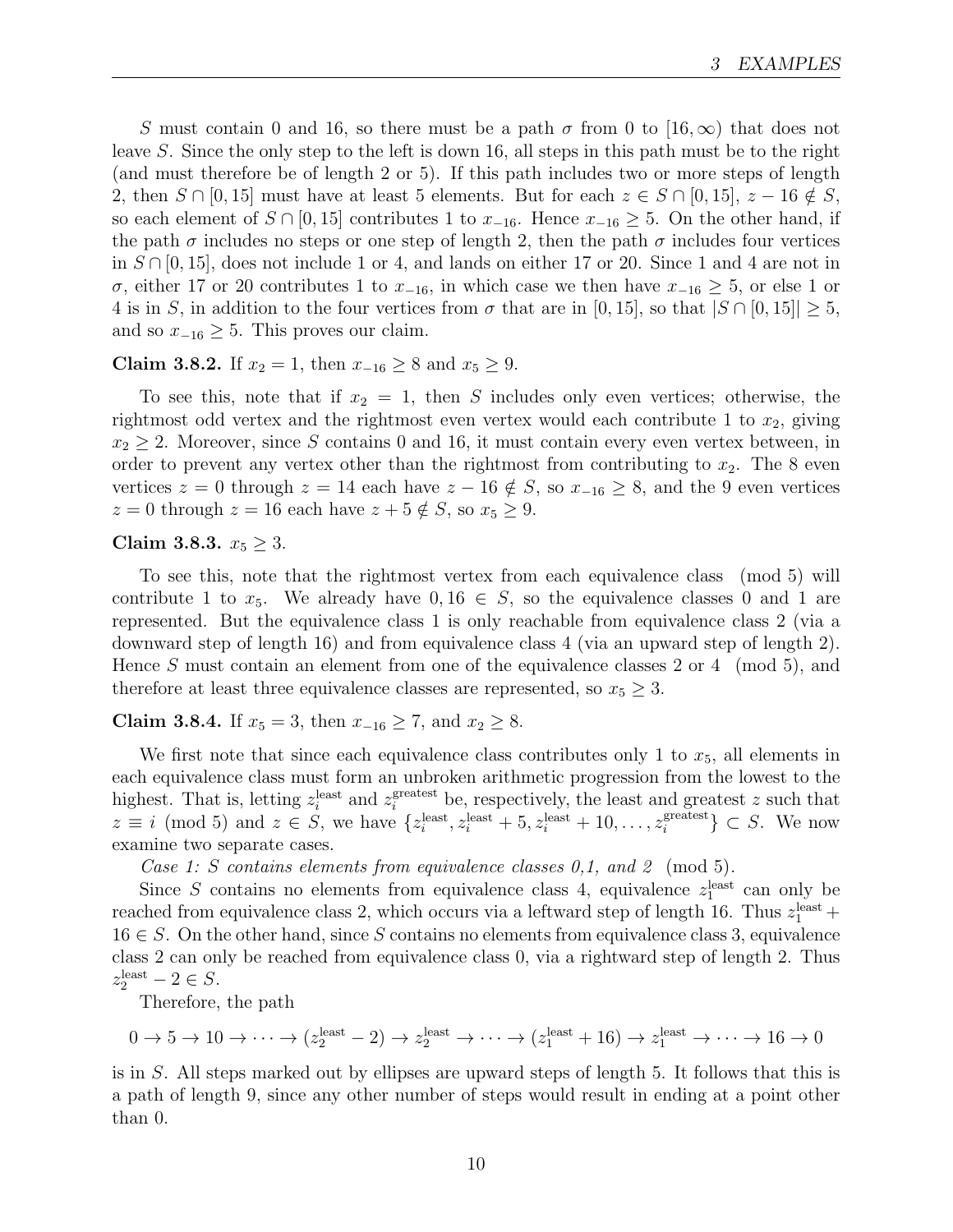All the vertices in equivalence class 0 contribute 1 to  $x_{-16}$ , since stepping down by 16 would reach a vertex in equivalence class 4, which cannot be in S. Vertices from the path that are in equivalence class 2, other than  $z_1^{\text{least}}+16$ , are less than  $z_1^{\text{least}}+16$ , and so stepping down by 16 reaches a vertex that is in equivalence class 1 but not in S. And all vertices from the path that are in equivalence class 1, other than 16, are less than 16, so stepping down by 16 reaches a vertex not in S. Thus all but two of the vertices from the path shown will contribute 1 to  $x_{-16}$ , and therefore  $x_{-16} \geq 7$ .

Now all the vertices in equivalence classes 1 or 2 contribute 1 to  $x_2$ , since stepping to the right by 2 reaches a vertex in equivalence class 3 or 4. And vertices in equivalence class 0 that are less than  $z_2^{\text{least}} - 2$  also contribute to  $x_2$ , since stepping to the right by 2 reaches a vertex in equivalence class 2 but less than  $z_2^{\text{least}}$ . Thus, all but one of the vertices shown in this path contribute to  $x_2$ , so  $x_2 \geq 8$ .

Case 2: S contains elements from equivalence classes 0,1, and  $\frac{1}{4}$  (mod 5).

By a similar argument to that given in Case 1, the path

$$
0 \to 5 \to 10 \to \cdots \to (z_4^{\text{least}} + 16) \to z_4^{\text{least}} \to \cdots \to (z_1^{\text{least}} - 2) \to z_1^{\text{least}} \to \cdots \to 16 \to 0
$$

is in S. All steps marked out by ellipses are upward steps of length 5. It follows that this is a path of length 9, since any other number of steps would result in ending at a point other than 0. Now, for  $z = 0, 5, 10, z_4^{\text{least}} + 11$ , we have  $z - 16 \equiv 4 \pmod{5}$ , but  $z - 16 < z_4^{\text{least}}$ , so  $z - 16 \notin S$  and z contributes 1 to  $x_{-16}$ . Moreover,  $z_4^{\text{least}}$  and every subsequent vertex are all less than 16 (except, of course, for 16 itself), so they all contribute 1 to  $x_{-16}$ . Thus,  $x_{-16} \geq 7$ .

Moreover, all vertices in equivalence class 0 or 1 contribute 1 to  $x_2$ , since S has no vertices in equivalence class 2 or 4. And all but one of the vertices  $z$  in equivalence class 4 are strictly less than  $z_1^{\text{least}} - 2$ , so that  $z + 2 \notin S$ . Hence all but one of the vertices in the loop contribute to  $x_2$ , so  $x_2 \geq 8$ .

### <span id="page-10-1"></span>Claim 3.8.5. If  $x_2 = 2$ , then  $x_5 \ge 5$ .

If  $x_2 = 2$ , then S contains even and odd elements (because the only even upward jumps are of length 2, a strongly connected S with only even elements would have  $x_2 = 1$ ). It therefore must contain every even number, from its least even number to its greatest even number. In particular, it must contain  $S_1 = [0, 16]$ . This is enough to include at least one representative from every equivalence class (mod 5). The greatest element of S in each of these equivalence classes contributes 1 to  $x_5$ , so  $x_5 \geq 5$ .

<span id="page-10-0"></span>Claim 3.8.6. If  $x_2 = 2$ , then  $x_5 + x_{-16} \ge 17$  and  $x_{-16} \ge 9$ .

We have already established that if  $x_2 = 2$ , then S contains  $S_1 = [0, 16]$  and at least one odd number. Now  $S_1$  has  $x_{-16} = 8$  and  $x_5 = 9$ . The odd number will also contribute 1 to  $x_{-16}$ , giving the bound  $x_{-16} \ge 9$ . The set  $S_1$  includes 8, which is in equivalence class 3 (mod 5), and two elements of each of the equivalence classes 0,1,2, and 4. Each of the equivalence classes must contribute at least 1 to  $x_5$ , and for any of the classes 0,1,2, or 4 to avoid contributing 2, the odd number in between the two even numbers from that equivalence class must be contained in S. This saves 1 from  $x_5$  but adds 1 to  $x_{-16}$ , thus keeping  $x_5 + x_{-16} \ge 17$ .